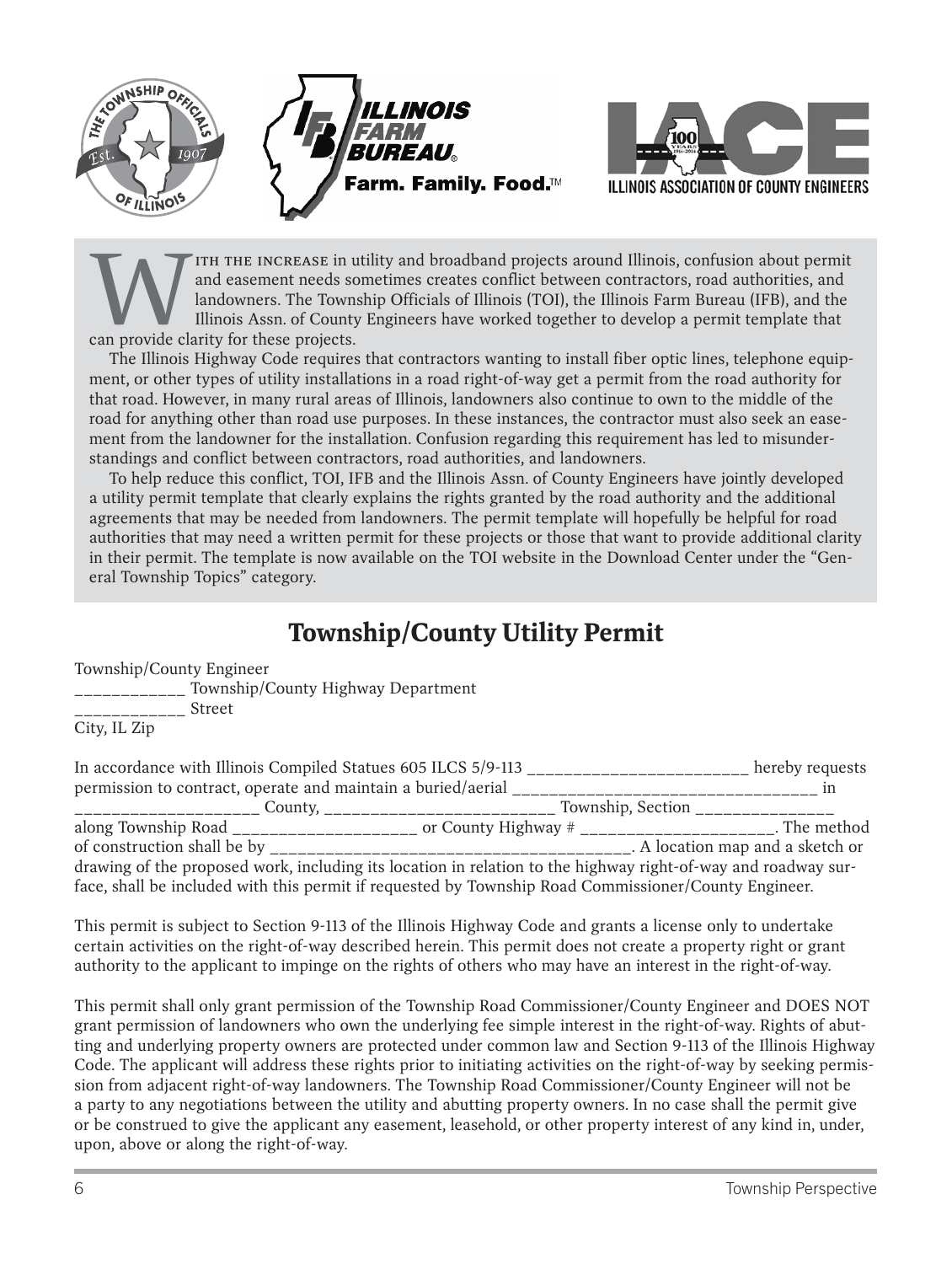The following conditions and restrictions apply to the operation and presence of specified equipment, material or facility on the right-of-way that may be related to the authorized work:

- The applicant, its successors, grantees, and assigns shall assume all risks and liabilities for all accidents and damages that may occur to person or property as a result of the work performed pursuant to this permit. Applicant shall indemnify, defend, and hold harmless Township Road Commissioner/County Engineer (including the Township/County), their officers, agents, volunteers, and attorneys from and against any and all suits, claims, demands, losses, damages, costs, and expenses of any nature whatsoever incurred in connection with the work performed by applicant pursuant to this permit.
- A copy of this permit must be present when crews or equipment occupy the right-of-way.
- The public right-of-way shall be returned to its original condition in a timely manner at the expense of the applicant. The applicant shall not trim, cut, or in any way disturb any trees or shrubbery located in the right-of-way without the approval of the Township Road Commissioner/County Engineer.
- Any drainage structure disrupted, damaged, or destroyed by the said construction shall be repaired at the applicant's expense.
- The applicant shall avoid conflicts with any existing underground or above-ground facilities on or near the highway right-of-way. Both the County Engineer and J.U.L.I.E. are to be contacted for assistance during the application process.
- No open cuts shall be allowed across Township Roads/County Highways.
- The proposed work shall be located and constructed to the satisfaction of the Township Road Commissioner/County Engineer or their duly authorized representative. No revisions or additions shall be made to the proposed work on the right-of-way without written permission of the Township Road Commissioner/County Engineer or their duly authorized representative. The Township Road Commissioner/ County Engineer shall have unrestricted access to inspect the applicant's work at all times.
- The applicant shall at all times conduct work in such a manner as to minimize hazards to vehicular and pedestrian traffic. All signs, barricades, flaggers etc. required for traffic control shall be furnished by the applicant.
- The applicant shall comply with all other applicable laws relating to the placement of utility lines, with all applicable provisions of the Illinois Highway Code and its regulations, and with all other applicable laws.
- These conditions and terms will apply to all contractors including sub-contractors hired by the applicant to preform various functions of installation.
- This permit is valid only from sunrise to sunset, seven days a week, unless further restricted by the Township Road Commissioner/County Engineer upon its issuance. This permit is void when visibility is impaired due to rain, snow, fog, or for any other reason, and also when the pavement is wet or covered in whole or in part, or at any other time when travel conditions are considered to be unsafe by the Township Road Commissioner/County Engineer, with or without notice. In no event shall any failure of the Township Road Commissioner/County Engineer to advise of such unsafe travel conditions be construed as a waiver of applicant's or any contractors of applicant's obligations under this paragraph.
- Applicant and/or any contractor shall obtain and thereafter keep in force the following insurance coverage provided by an insurance company deemed acceptable to the Township Road Commissioner/County